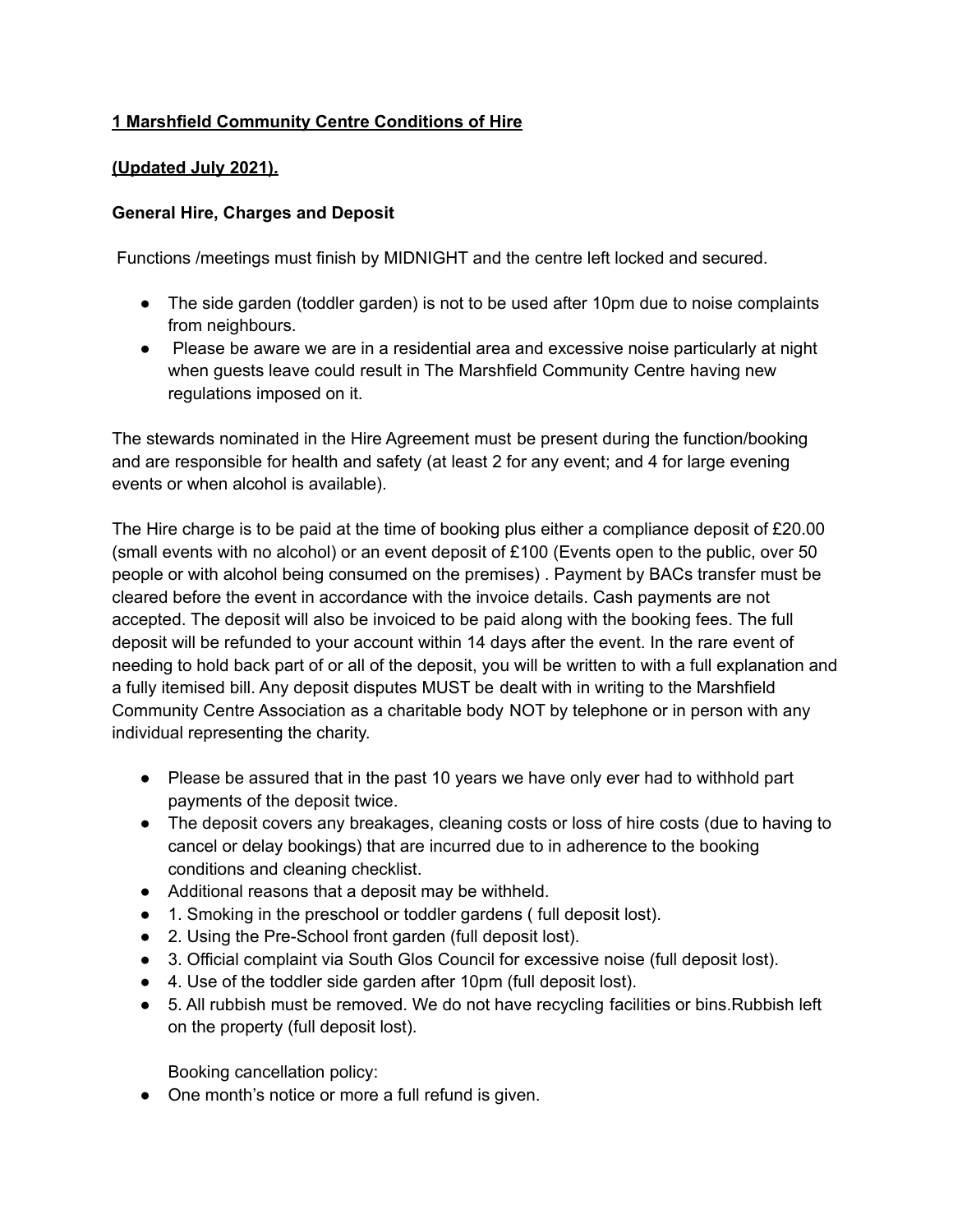- 48 hours or more 50% refund is granted.
- Less than 48 hours no refund is given.
- The bookings email is bookings@marshfieldcommunitycentre.co.uk
- Please note that regular bookings that are regularly cancelled (more than 20% of the original booking) will become ad hoc bookings and lose the right to prioritise their desired slot if another booking is taken.

Before leaving, floors must be vacuumed, swept or washed, bins must be emptied and recycling must be separated, toilets must be left in a hygienic condition, crockery and glasses washed and put away. See the attached checklist for full details – Checklist must be completed to secure your deposit refund.

Any damage to the centre should be reported to Dawn Brooks on 07513106206 or marshfieldcommunitycentre@yahoo.co.uk immediately. Please report any damage found or that may occur while you are using the centre so we can keep it in good condition.

SPECIAL NOTE ON RUBBISH. All rubbish has to be removed; we do not have any waste management agreement.

- We have a "No Stiletto" Policy in the main hall to protect the main floor. Any evening events must make sure his dress code is shared with all guests. Large marquee events must make allowance for the cost of hiring carpet from their marquee provider.
- The heating in the Centre is set to come on 30 minutes before each event starts. It will not be on for any setting up time before this. If you would like it on during setting up time please contact the Bookings Secretary to discuss.
- Please ask if you wish to have a bar at your event as we will require an extra charge of £100.

### **Regulations and Licences**

- The maximum numbers permitted are 90 in the Small hall and 240 in the Main hall to meet fire regulations.
- If you wish to sell alcohol or include alcohol in the ticket price of your function you will need to apply for a Temporary Event Notification (TEN) from South Glos council. Application for a TEN is the responsibility of the user. The contact no for South Glos is 01454 868686.
- If you either wish to provide alcohol, sell it or include it in the price of a ticket, you must provide the Booking Secretary with the name(s) of the person(s) who will be responsible for the bar (see hire agreement). He/she/they must be made aware of their responsibilities (e.g. not serving minors, preventing drunkenness etc).
- Application for a TEN should only be made after consultation with the Booking Secretary as there is a legal limit to the number of TENs issued by the local authority for functions at the Community Centre each year.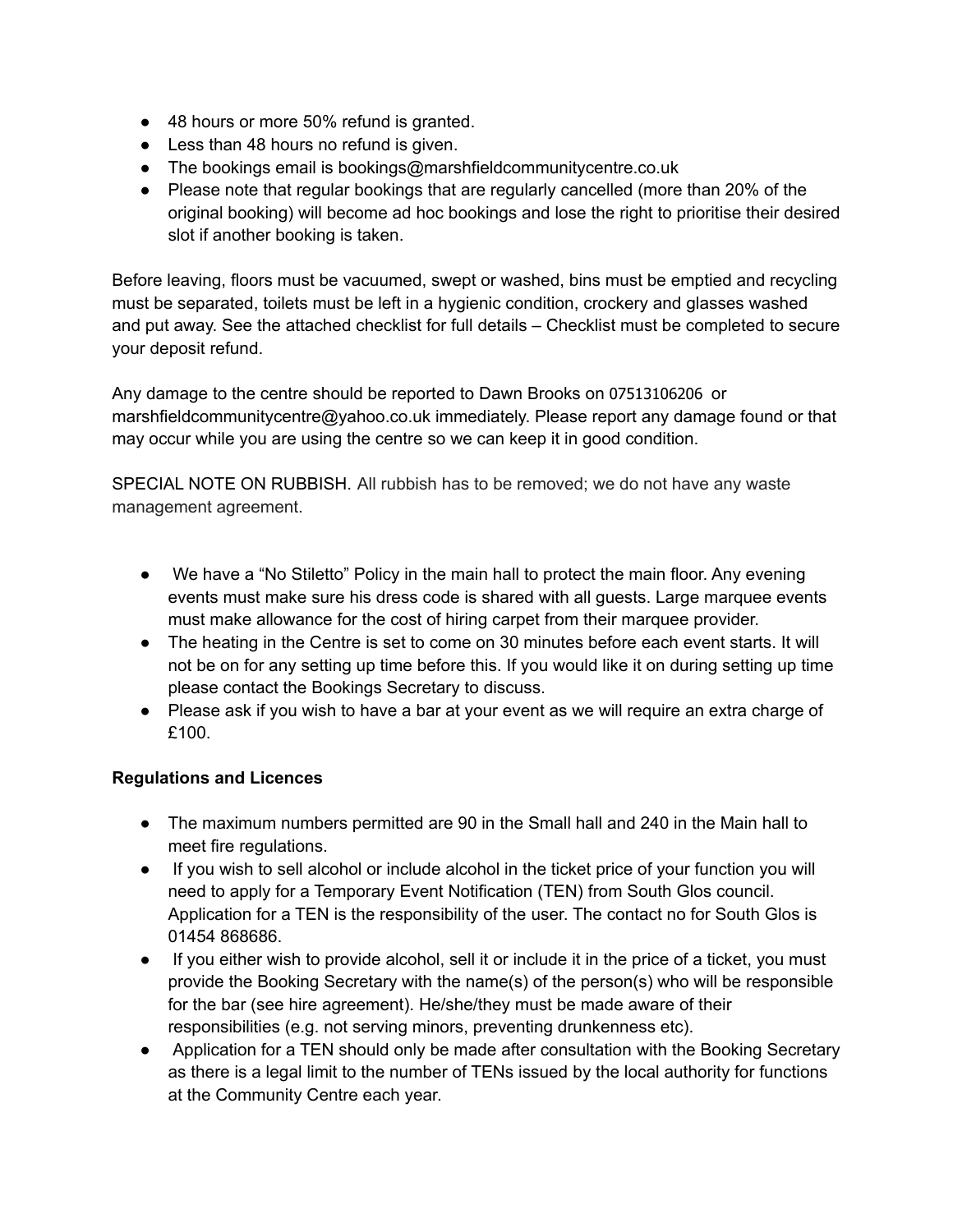- A copy of the MCCA Premises licence can be found on the notice board in the foyer. Currently, this covers plays, films, indoor sporting events, live music, recorded music, performance of dance, provision of facilities for dancing and making music but not the sale of alcohol.
- The Community Centre does not hold any licenses relating to the use of copyrighted live or recorded music. It is the responsibility of the hirer to obtain the appropriate licences from the Performing Rights Society (for live music) or Phonographic Performance Ltd ( for recorded music).

### **Security**

● It is a reminder that it is your responsibility to ensure there are no gatecrashers.

# **Health and Safety**

### **Kitchen**

- If the event involves preparing, serving or selling food all relevant health and hygiene legislation and regulations must be observed.
- You **MUST remove all food products from the kitchen after use.**
- **● Further requirements of the use of the kitchen equipment must be discussed prior to use and this must be agreed before any use of the kitchen.**

## **Halls and center**

- Marshfield Community Centre does NOT have a public telephone. The Hirer MUST ensure that a working mobile phone is available to call the emergency services if needed. The nearest public telephone is in the High Street, adjacent to Central Stores.
- Any accidents occurring on the premises must be reported to the Health & Safety Committee member ( Dawn Brooks on 07513106206) and recorded in the accident book by the sink in the foyer. Note in here what items you have used from the first aid box or replace them. A charge can be made for the used items. Certain types of accident must also be reported to the local authority so as to comply with the Reporting of Injuries, Diseases & Dangerous Occurrences Regulations 1995 (RIDDOR). The Health & Safety Committee member will assist in making this report. The first aid box is in the kitchen and foyer. All hirers should be aware of any safety risks that may occur during their booking and use preventative measures where appropriate.
- The Marshfield Community Centre is a "NO SMOKING" building. It is ILLEGAL to smoke on the premises. The emergency exits into the private preschool garden at the back of the large events hall must not be opened and smoking is strictly prohibited here. We will withhold the whole deposit amount for any booking found to have done so.
- The front garden of Marshfield Pre-school is prohibited to Marshfield Community Centre users. We will withhold the whole deposit for any booking found doing so.
- All mains-powered electrical equipment, including extension leads, brought onto the premises must have been inspected, tested and passed as safe by a competent person.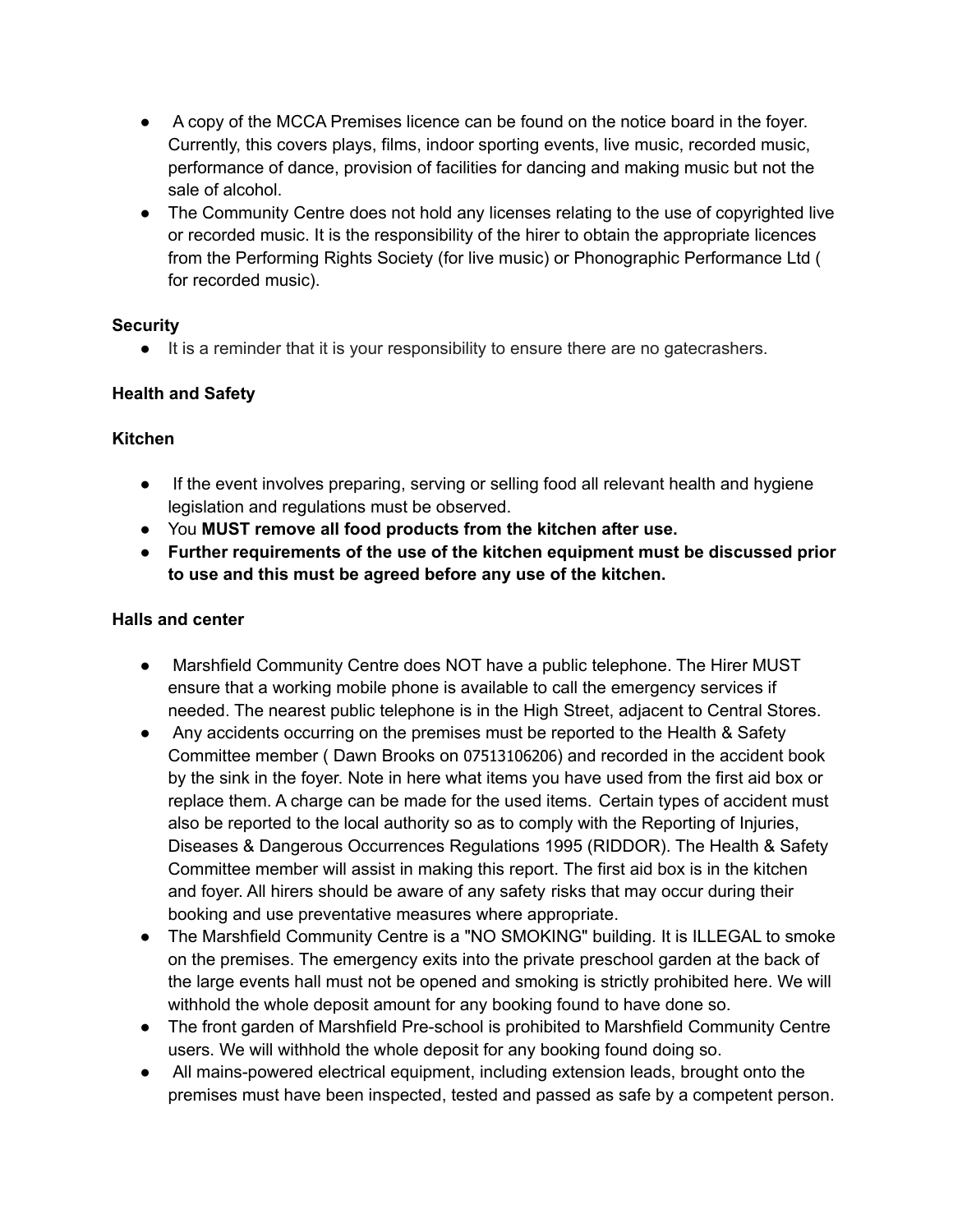If the test is not a full PAT test, the equipment MUST ONLY be connected to a Centre mains outlet via an RCD safety device (the Centre has a limited number of these devices available to hirers). Precautions must be taken to avoid accidents caused by trailing cables.

### **Learning to live with the Covid Virus**

- We are aware of the planned move to lifting the remaining Covid restrictions in England from the 19th July 2021. As we are a community centre for the general public use, we will ask that hirers take into consideration the amount of people they are allowed to attend their function. To manage ventilation where possible and if needed to open up doors to allow for ventilation. Please consider the use of face masks, especially in corridors or confined spaces.
- We will provide the continued use of Track and Trace, and offer hand sanitizing stations throughout the centre which we actively want people to use if desired.

Government guidance will set out how people can manage the risks to themselves and to others:

- 1. Meeting in well-ventilated areas where possible, such as outdoors or indoors with windows open.
- 2. Wearing a face covering where you come into contact with people you don't normally meet in enclosed and crowded spaces.
- 3. Wash your hands with soap and water or use hand sanitiser regularly throughout the day.
- 4. Covering your nose and mouth when you cough and sneeze.
	- 5. Staying at home if unwell, to reduce the risk of passing on other illnesses onto friends, family, colleagues, and others in your community.
- 6. Considering individual risks, such as clinical vulnerabilities and vaccination status.

We would ask that you help manage the risk within your hired event in the hall.

### **In the event of a fire**

- **Try to be aware of how many people you will need to account for in the event of a fire as the fire brigade will ask if anyone is left inside the building.**
- o The stewards should supervise the evacuation of the Centre by the fire exits these are clearly signed. On evacuating the building those present should assemble on the grassed area in front of the Centre.
- The Fire Brigade should be informed.
- The fire extinguishers provided should only be used if:- (1) this would not endanger those attempting to extinguish the fire, e.g. cause a significant delay in their leaving the building (2) the extinguisher(s) are suitable for use on the type of fire